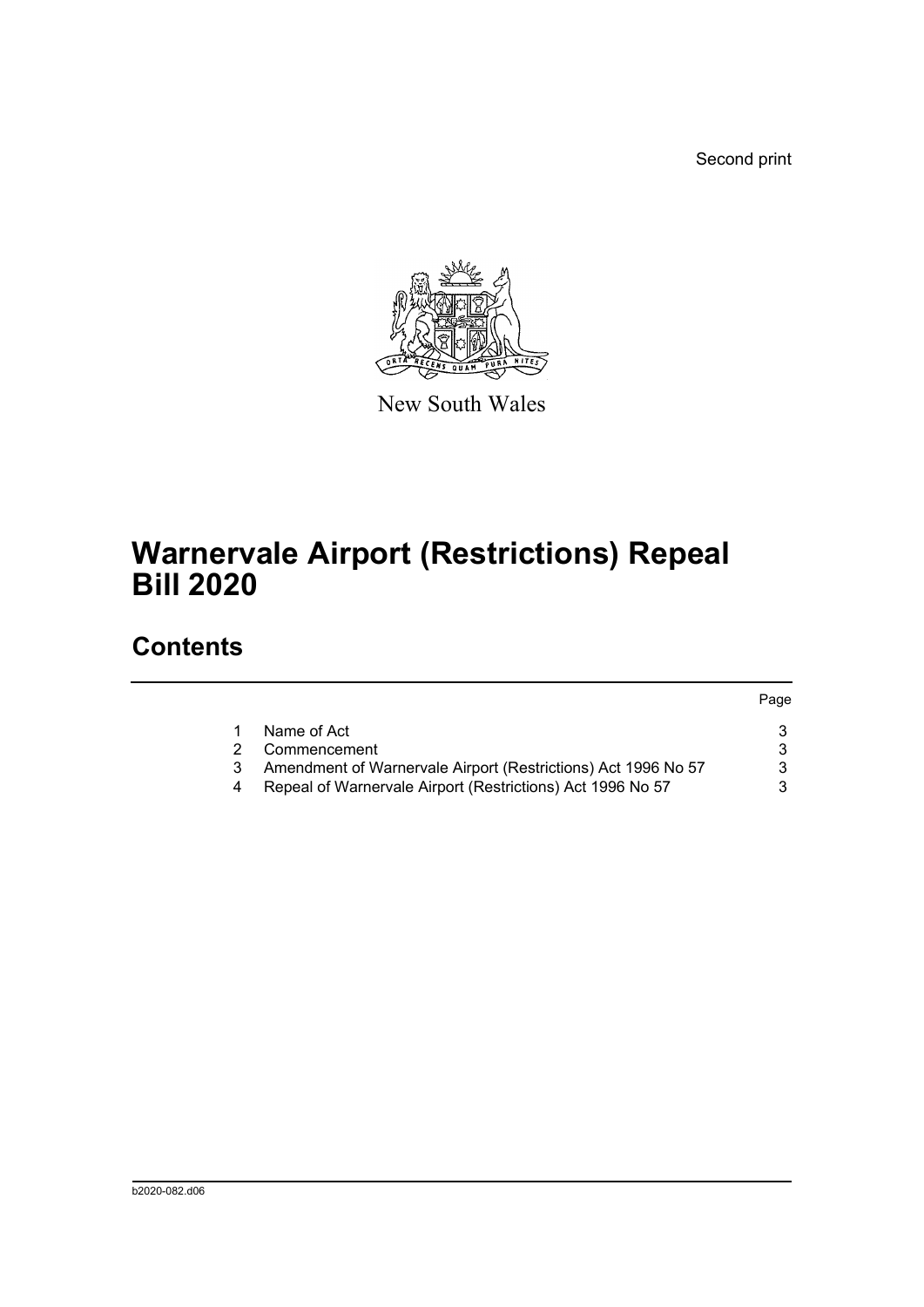*This public bill which originated in the Legislative Assembly, has passed and is now ready for presentation to the Legislative Council for its concurrence.*

> *Clerk of the Legislative Assembly. Legislative Assembly, Sydney, , 2020*



New South Wales

## **Warnervale Airport (Restrictions) Repeal Bill 2020**

Act No , 2020

An Act to amend the *Warnervale Airport (Restrictions) Act 1996* to remove the daily take off and landing cap and to provide for the repeal of the *Warnervale Airport (Restrictions) Act 1996*.

*EXAMINED*

*Speaker*